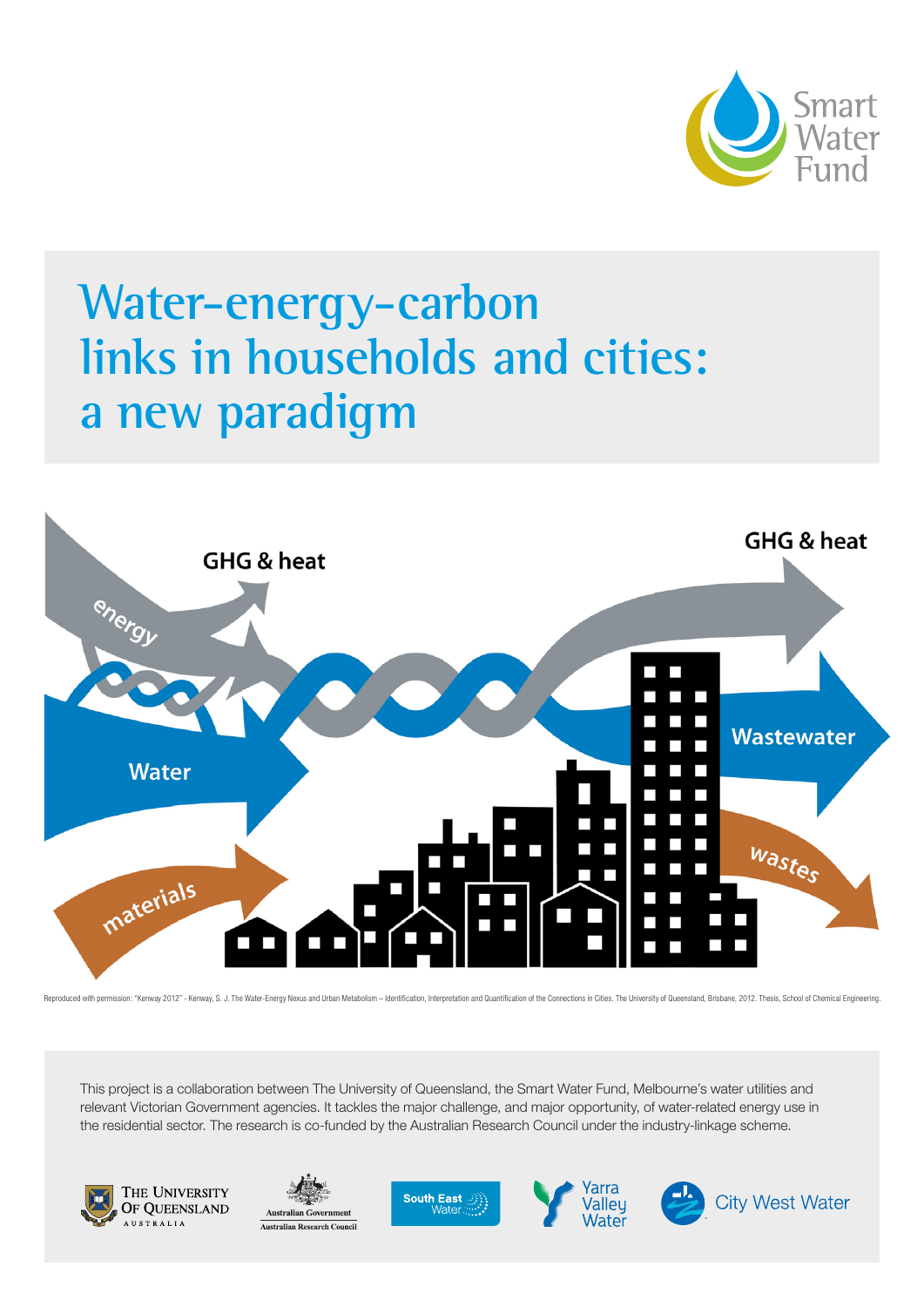# The Challenge **a:**

#### The Water-Energy Challenge for Australia

The growing energy demand associated with water and wastewater service provision in Australian cities is a large challenge: by 2030, energy consumption is expected to grow to 200-250% of 2007 levels. If the water sector is to adopt the Australian government target to reduce greenhouse gas (GHG) emissions to 80% below 2000 levels by 2050, then we must cut the equivalent of over 90% of the projected 2030 energy consumption levels, or reduce the GHG intensity of the energy by a similar amount, or pay for offsets.

The bill for energy, for urban water, is anticipated to rise even faster, growing to approximately 300-500% of 2007 levels by 2030. This now represents a significant business risk to both the water sector and to communities relying on energy-intensive water services.

#### Managing Water-Related Energy – A Solution (the need for the project)

Water-related energy use in Australian cities is significant, accounting for some 13% of Australia's electricity use and 18% of Australia's natural gas use. Overall, urban water management influences 8% of Australia's greenhouse gas emissions [1]. There is a large indirect or 'hidden" fraction of water-related energy effect in the urban environment. The direct energy used by water utilities, while significant, is only a small fraction of the total urban water-related energy consumption, and residential water use is responsible for a significant part of urban waterrelated energy consumption and greenhouse gas emissions.

Saving water, sometimes in small amounts, can have a surprisingly large impact on energy consumption, for not only the consumer but for water and wastewater treatment and transportation as well. Water conservation can be a cost-efficient way to reduce energy consumption. Lack of understanding of interconnections between waterenergy and carbon can also lead to problem-shifting (between water-energy and carbon) rather solving water, energy and carbon problems simultaneously. Analysis of water-energy links is not currently undertaken because the connections are complex, data-intensive and change rapidly (eg: as technologies/appliances/behaviour patterns change).

#### The project objectives are:

- 1. Understand water and energy connections in individual households.
- 2. Characterise "household types". This will develop an understanding of different households and build a dataset of relevance to city-scale simulation.
- 3. Understand city-scale water-related energy use and greenhouse gas emissions by using detailed household data and other city-scale information.
- 4. Identify opportunities to reduce water-related energy. This will quantify the water and greenhouse gas reduction potential of a range of options including technological, behavioural and policy changes.

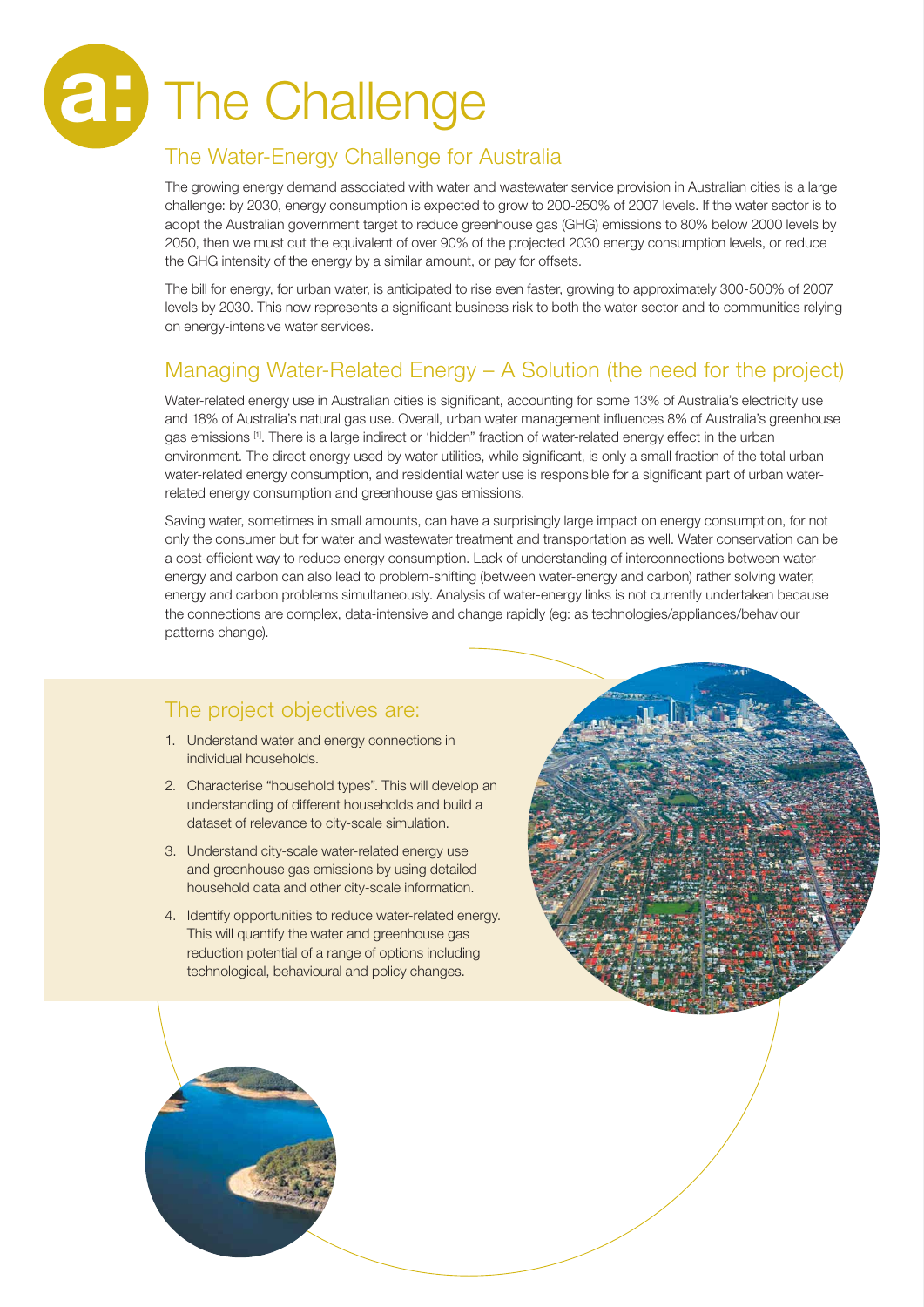## **b:** The Project

#### Key activities, methodology and timing

For Objective 1, individual households will be characterised and validated in detail for existing water and energy flows. Household survey and characterisation, use of high resolution water and energy metering data and application of a detailed Material Flow Analysis Model <sup>[2]</sup> will be used in order to understand the mix of technologies and occupant behaviours and resultant water and energy flows. This will help validate the existing model, and establish a first range of performance for the households studied. The existing model has been built through a collaboration between The University of Queensland and The Swiss Federal Institute of Aquatic Science and Technology (Eawag). This work will be complete by the end of 2013.

For Objective 2, robust city-scale simulation of water and related flows

of energy requires the development of a system to classify (describe) different

household types regarding their water use, and related energy consumption. Data from Objective 1 above will be used together with data regarding household (a) plumbing configurations (b) water heating arrangements, (c) energy sources, and (d) associated greenhouse gas emission emissions intensities, (e) water-using technologies and fittings (f) physical environments and (h) occupant behaviours. Data regarding parameters such as (a) shower water use and temperature, (b) clothes washer use (c) temperature of cold water and (d) clothes washer plumbing (eg: to hot or cold water) will be particularly important. Consequently, supported by ETH Zurich Bits to Energy Laboratory, we would seek to deploy a number of Amphiro meters in selected households in order to accurately quantify water and energy use (eg: within showers). This work will be completed by late 2014.

For Objective 3, the project will use the household types information, to simulate a selected representative area of Melbourne. City-scale information such as demographics, and household type numbers, will be compiled to augment the household-specific data. Water, electricity and natural gas usage records will be compiled to enable validation with modelled results.

In Objective 4, the validated model will be used to explore implications for electricity and natural gas use based on a number of household and city-scale scenario options developed. We will convene workshops with industry and stakeholders. Objectives 3 and 4 will be complete by mid 2015.

#### What is the long-term aim of the work?

Managing urban water-energy-carbon links is key to achieving the vision of sustainable cities. It is central to enabling a new paradigm: namely a future where water and energy utilities work together to conserve water and energy. A future which uses the significant potential of water to cost-effectively influence energy consumption including peak electricity demand.

This project will elucidate, quantify and model water-carbon-energy links within households. It will establish how households collectively influence cities. It will lead to detailed knowledge of the influence of policy, technology and behaviour on water and related energy and carbon flows. This will inform the water and carbon efficient design, monitoring and management of buildings and cities of the future.

This project will let us know, for the first time, if our options are systematically influencing the overall energy and water balance (the metabolism) of the city, or simply moving problems around. Ultimately, this method is likely to lead towards city-based targets for water-related energy. Flowing from that will be a need for innovative business and governance models to support achieving the targets.

The work helps position Melbourne as a "resilient" city. The Prime Minister's Science Engineering and Innovation Council (PMSEIC) [3][15] recently identified that "Resilient pathways will simultaneously reduce greenhouse gas emissions, lower overall water demand, maintain overall environmental quality and allow living standards to continue to improve".

<sup>1.</sup> Kenway, S. J.; Lant, P.; Priestley, A., Quantifying the links between water and energy in cities. Journal of Water and Climate Change 2011, 2, (4), 247-259.

<sup>2.</sup> Kenway, S. J.; Scheidegger, R.; Bader, H. P.; Larsen, T. A.; Lant, P., Water-related energy in households: a model designed to understand the current state and simulate possible measures. Energy and Buildings 2013, 58, 3. PMSEIC Challenges at Energy-Water-Carbon Intersections; Prime Minister's Science, Engineering and Innovation Council: Canberra, 2010.